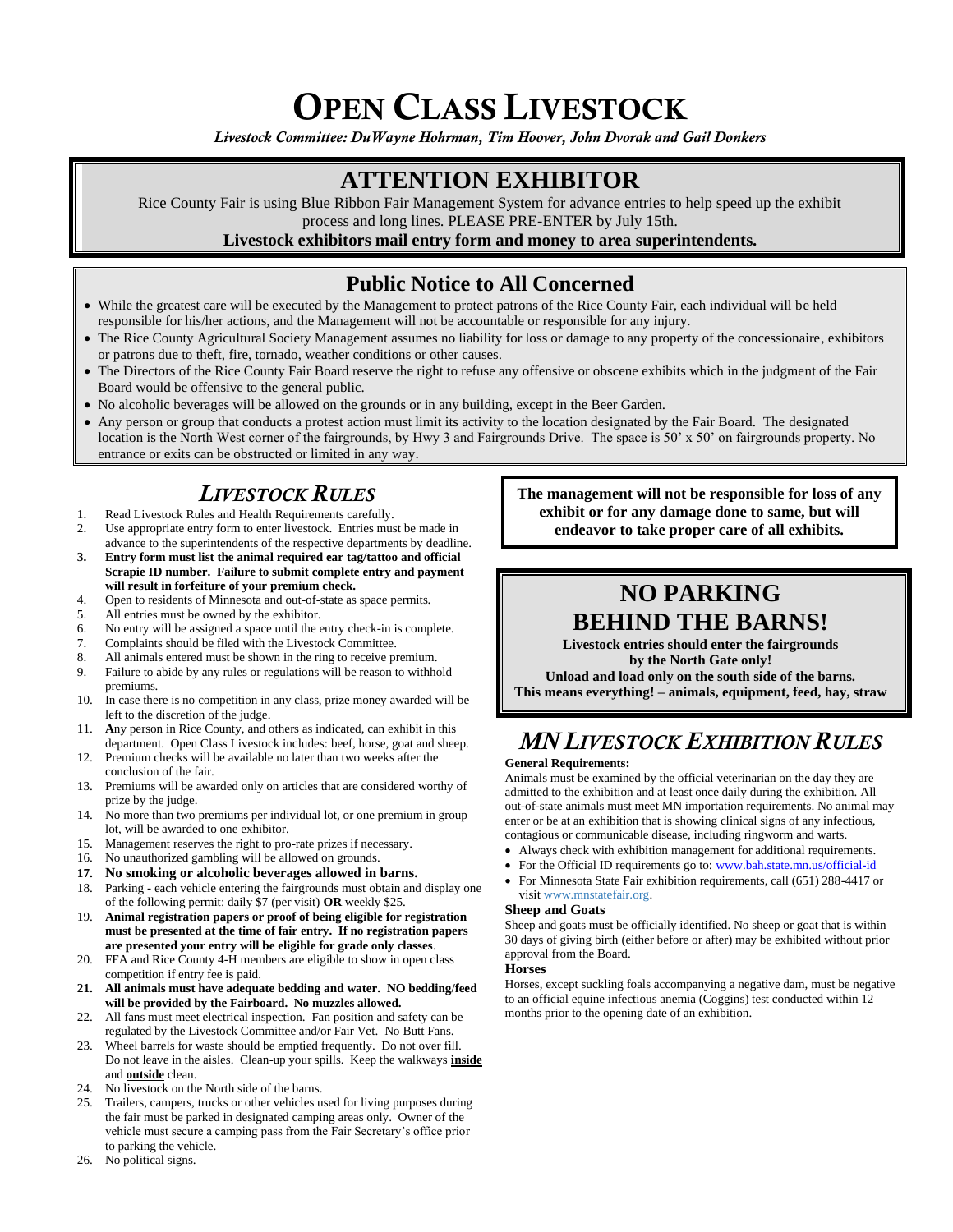# *DEPARTMENT C*

### *SHEEP, WOOL & MEAT*

**Superintendent – Gail Donkers, 507-202-2042 8384 230th St E, Faribault, MN 55021 Entry Fee: \$2 per head Wool Judging: Wednesday July 20 1:00 p.m. Meat Judging: Saturday July 23 8:30 a.m.**

#### **REQUIREMENTS:**

- 1. Read Health Requirements and Livestock Rules carefully.
- **2. Entry form must list the required sheep eartag and official Scrapie ID number. Failure to submit complete entry and payment will result in forfeiture of your premium check.**
- 3. Entries will be limited according to room in the barn. Superintendent will return entries based on history.
- **4.** Open Class Sheep entry and release: **NO EARLY RELEASE ALLOWED!**

Sheep in between 10 a.m. – 6 p.m., Friday, July 22, released at 4 p.m., Sunday, July 24.

- 5. Flock will consist of one ram and three ewes.
- 6. Pair of lambs, ewe and ram, junior or senior. No mixing of ages.
- 7. Registration papers are required on demand of the superintendent.
- 8. All sheep must be penned by 6:00 p.m., Friday, July 22.
- 9. Double entry fee if animal is not pre-registered.
- **10.** Hampshire, Dorset, Southdowns & all other breeds will release at 4 p.m., Sunday, July 24.
- **11. You must be a member of the MN Suffolk Association to register for classes in Departments CA & CB.**
- 12. No trimming in the aisle.
- **13. Sheep trimmings must be cleaned up and placed in manure pits.**
- **14.** Tack pens will be in designated areas, all tack pens will be communal. Due to the demand for pen space, please refrain from using pens designated for sheep for your personal tack area or for lawn chairs.

#### **PREMIUMS:**

3 or less animals - \$10, \$9, \$8 4-7 animals - \$11, \$10, \$9, \$8, \$7, \$6, \$5 8-11 animals - \$13, \$12, \$11, \$10, \$9, \$8, \$7, \$6, \$5, \$4, \$3 12 or more - \$17, \$16, \$15, \$14, \$13, \$12, \$11, \$10, \$9, \$8, \$7, \$6, \$5 2 or less groups - \$7, \$6 3-5 groups - \$9, \$8, \$7, \$6, \$5 6 or more groups - \$10, \$9, \$8, \$7, \$6, \$5, \$4

#### BASE DATES FOR ALL BREEDS:

| Fall:     | September 1 - December 31 |
|-----------|---------------------------|
| January:  | January $1 -$ January 31  |
| February: | February 1 – February 28  |
| March:    | March 1 and After         |

#### **CLASSES:**

#### **LOTS:**

- 01 Yearling Ram
- 02 Pair Yearling Rams
- 03 Fall Ram Lamb
- 04 Pair Fall Ram Lambs
- 05 January Ram Lamb
- 06 Pair January Ram Lambs
- 07 February Ram Lamb
- 08 Pair February Ram Lambs
- 09 March Ram Lamb
- 10 Pair March Ram Lambs
- 11 Champion Ram ribbon only
- 12 Yearling Ewe
- 13 Pair Yearling Ewes
- 14 Fall Ewe Lamb
- 15 Pair Fall Ewe Lambs
- 16 January Ewe Lamb
- 17 Pair January Ewe Lambs
- 18 February Ewe Lamb
- 19 Pair February Ewe Lambs
- 20 March Ewe Lamb
- 21 Pair March Ewe Lambs
- 22 Champion Ewe ribbon only
- 23 Flock
- 24 Pair of Lambs
- 25 Market Lambs **Noon Saturday Show – entry by breed**

#### **MARKET LAMB SHOW**:

Two Lambs per breed or crossbreeds. Lambs may be wethers or ewes.

#### **AWARDS:**

Premiums will be based on open breeding sheep individuals.



**Champion Lamb - Gift Certificate from Lonsdale Feed Mill & \$20 from Fair**

**Reserve Champion Lamb - Rosette & \$10 from Fair**

### *DEPARTMENT CA & CB MINNESOTA STATE SUFFOLK & JUNIOR SHOW*

**Superintendent – Gail Donkers, 507-202-2042 8384 230th St E, Faribault, MN 55021 Suffolk Contact: Jeremy Geske, New Prague**

**Entry Fee: \$2 per head**

**Judging: Saturday July 23 2:00 p.m.**

**MN State Suffolk Show Co-Sponsored by: MN State Suffolk Association**

#### **REQUIREMENTS:**

- 1. Read Health Requirements and Livestock Rules carefully.
- **2. Entry form must list the required sheep eartag and official Scrapie ID number. Failure to submit complete entry and payment will result in forfeiture of your premium check!**
- 3. Exhibitors must be paid MSSA.
- 4. **Pre-registration DEADLINE is July 15 th**! Send entries to Gail Donkers, 8384 230<sup>th</sup> St E, Faribault, MN 55021.
- 5. Entry fee must accompany pre-registration, check made out to the Rice County Fair. Failure to enclose fee will result in double fees at check-in.
- 6. Double entry fee if animal is not pre-registered.
- 7. **No Suffolk will be penned until 10 a.m. Friday, July 22**.
- 8. MN Suffolk Show and Junior Show sheep must be in pens by the **6 p.m. DEADLINE** on Friday, July 22. No exceptions. (Check with Larry Baumgardt for penning at show.)
- Sheep must be owned by exhibitor or Junior exhibitors family.
- 10. An exhibitor may show two animals in each individual lot. Junior Show junior exhibitors can have only one entry per lot.
- 11. Juniors may enter sheep in both the junior and open show if they pay a double entry fee. Also, the sheep must be shown in the Junior exhibitor's name and cannot be part of the family/parents flock and groups.
- 12. Premiums will be paid according to the sliding scale listed below,